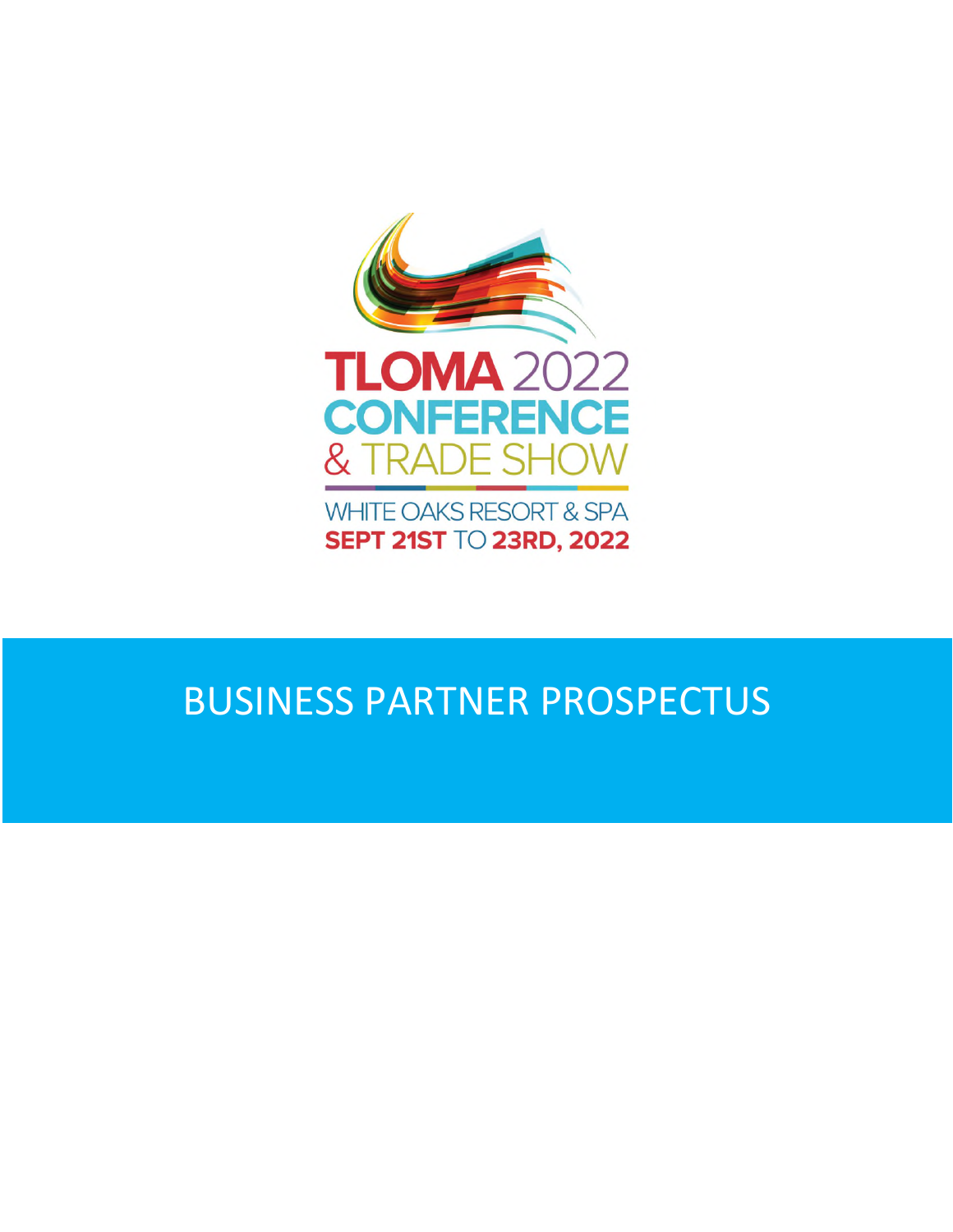

#### **WHAT IS THE TLOMA CONFERENCE & TRADE SHOW?**

The TLOMA Conference & Trade Show is the largest Canadian education and networking event for law office management professionals and Business Partners who supply products and services to the legal industry.

For the past 33 years, the TLOMA Conference &Trade Show has provided our members and the wider legal community the opportunity to discover the latest products and services, network with peers, learn new trends in the industry, and most importantly, have fun! We will deliver the TLOMA 2022 Conference & Trade Show in person from **September 21st to 23rd**. Join us for an unforgettable **in person Conference & Trade show.**

The TLOMA Business Partner Liaisons will be with you every step of the way to ensure your experience is memorable and we will be there to assist you with any questions or issues that may arise.

The TLOMA Trade Show booth sponsorship levels for 2022 have been revised to better align the options available for an in person event. However, we will continue with the new sponsorship levels of ELITE, PREMIUM and DIAMOND.

The TLOMA 2022 Conference Committee is excited that you and your company will join us! We look forward to seeing you and trust that it will be an enjoyable experience for everyone!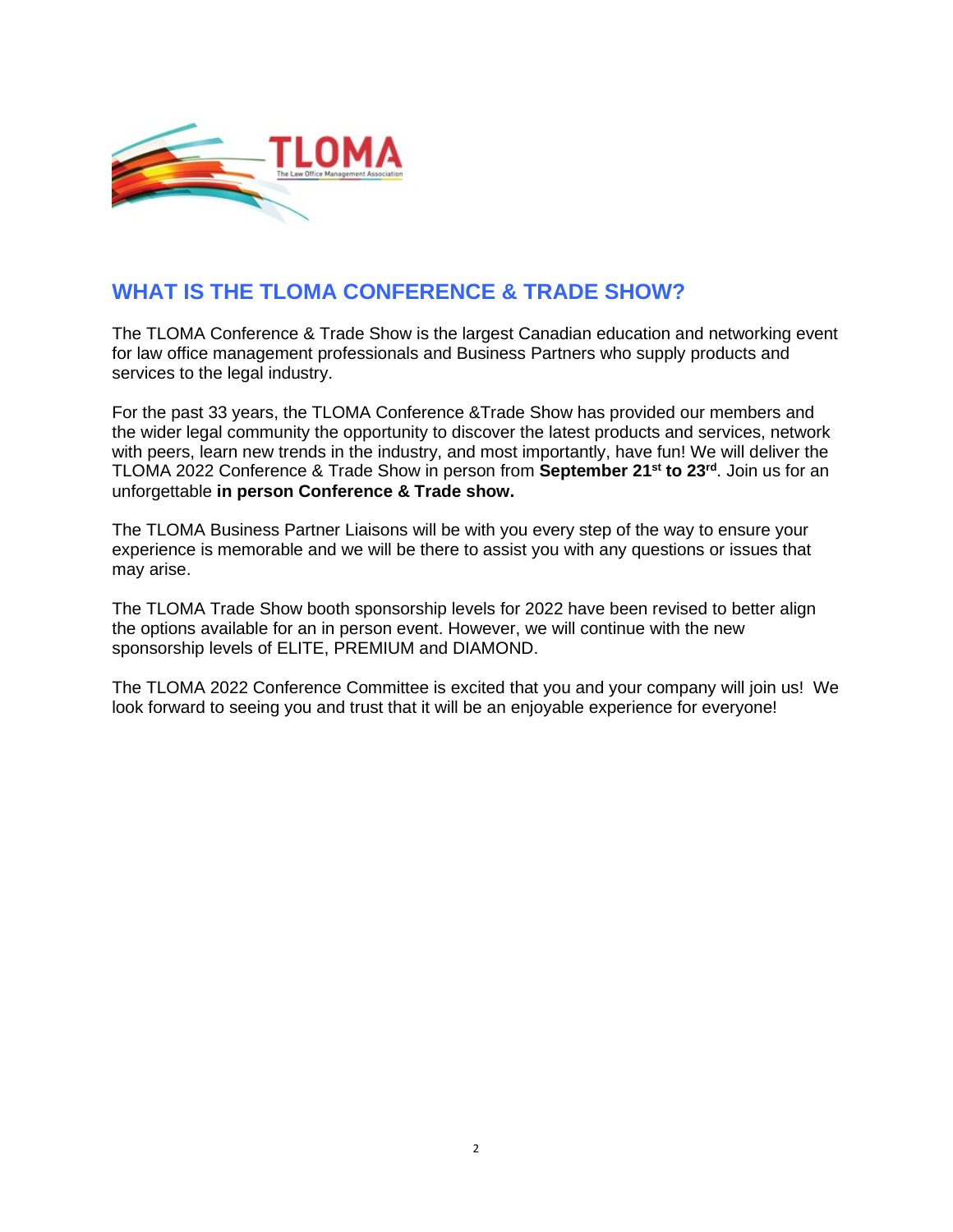

### **SECTION I: SPONSORSHIP BENEFITS OVERVIEW**

#### **Reasons to Sponsor as an Exhibitor**

- Business Partners have [various opportunities](https://www.tloma.com/business-partners/become-a-business-partner) to get involved with the TLOMA **Community**
- Amplify your company's brand visibility through product samples and demonstrations.
- Capitalize on face-to-face relationship-building opportunities with an audience of decision-makers & influencers
- Maximum value to target your marketing investment
- Access to 2022 Delegate Registration List
- Video Promotion (conference website, social media spotlights)
	- o Elite 4 videos,
	- o Premium 2 videos
	- o Diamond 1 video
		- 30 60 second introduction to you and your organization. Be sure to mention that you are a sponsor of the TLOMA 2022 Conference and Trade Show - "Come and visit our booth! Chat with us! We would love to see you again!" etc.
		- Videos can include designed animation, product and service content, industryspecific messaging and testimonials to encourage TLOMA members to connect with you. Be genuine and create personalized communication; provide a catchy message that resonates with TLOMA.
		- **These videos will be disseminated to the TLOMA members between April and** September. The video can also be used as part of the Conference Kick-off. **The submitted videos must be the final version**. Please review **[TIPS FOR](https://www.tloma.com/docs/default-source/2020-conference/tips-for-recording.pdf?sfvrsn=9c7ab661_2)  [RECORDING](https://www.tloma.com/docs/default-source/2020-conference/tips-for-recording.pdf?sfvrsn=9c7ab661_2)**. Forward video to [TLOMA](mailto:kgerhardt@tloma.com) upon completion.
		- A video introduction of the ELITE sponsors will run during the Conference Opening Remarks. The first half of the PREMIUM Business Partner sponsors will be introduced after the Keynote speaker presentation; the second half will be introduced after Workshop 1A on Day 2 of the Conference.
- Passes to Keynote Speakers presentations
- Passes to all Conference Professional Development sessions
- Passes to the Wednesday Business Partner/Delegate Welcome Event
- Passes to Thursday evening Business Partner/Delegate Reception/Dinner
- Sponsor Acknowledgement in TLOMAToday September issue
- Sponsor logo in Conference program
- Sponsor logos rolling banner during opening remarks and Opening Keynote Speaker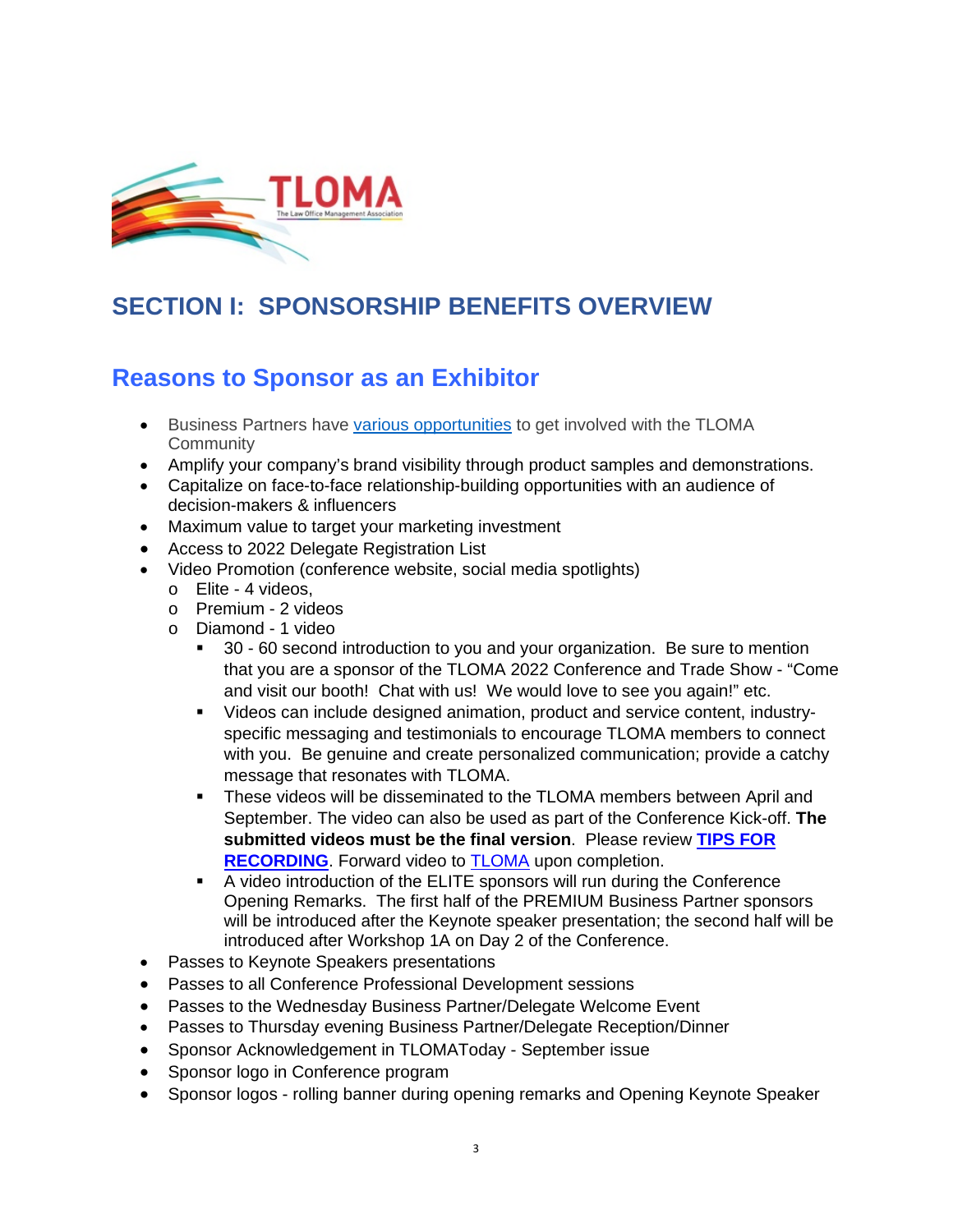- Listing with logo in **Business Partner Directory** (Free for Elite and Premium; \$200 + HST for Diamond and event sponsorships)
- Link to Company name on [TLOMA 2022 Conference & Trade Show](https://www.tloma.com/conferences/2022/business-partners/conference-business-partners) website landing page.
- Access to Delegate Registration List with minimum \$1500 company spend.

**Refer to the** [TLOMA 2022 Conference Sponsorships](https://www.tloma.com/docs/default-source/2022-conference/tloma-2022-conference-sponsorship-options9a7ed7038cbc63aa9f5bff0000825cc8.pdf?sfvrsn=e7c2b461_0) for sponsorship fee structure. There is something to suit everyone's budget.

To further promote your company to our membership, TLOMA encourages you to list your company in the [TLOMA Business Partner Directory,](https://www.tloma.com/business-partners/business-partner-directory) which is complimentary for Elite and Premium Sponsors and priced at \$200 (+HST) for Diamond Sponsors. You can also submit an educational editorial and advertise in our newsletter. For more information about our newsletter, please visit [TLOMAToday.](https://www.tloma.com/tloma-today/contribute-to-tloma-today) TLOMA encourages you to contribute thought leadership articles to our newsletter by contacting the **[TLOMA Editor.](mailto:rand.bilal@millsandmills.ca)**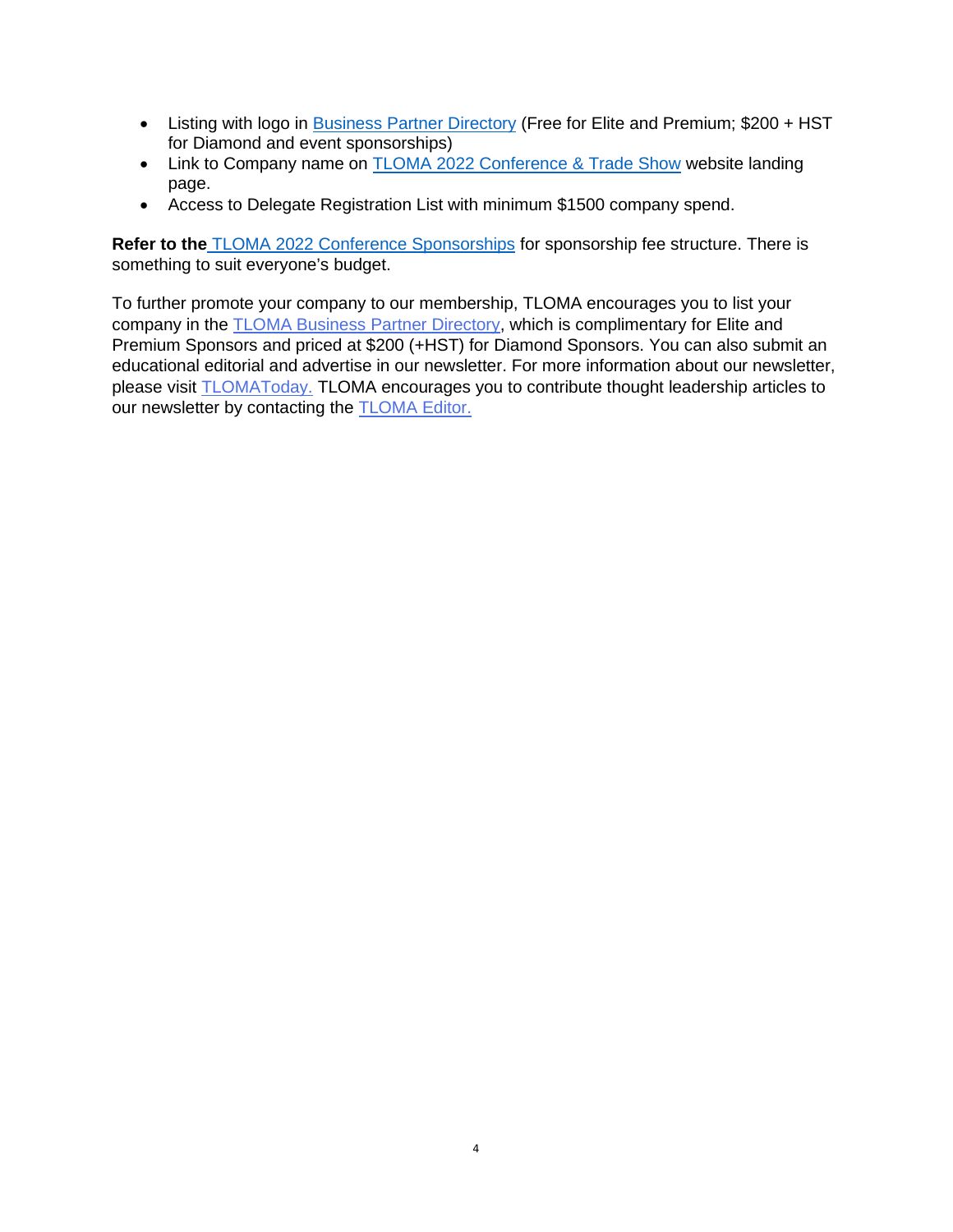#### **Other Sponsorship Opportunities Include:**

**Breaks/Breakfast/Lunch:** Includes sponsorship signage, company name and logo. (5 sponsorships are available at \$600 + HST each).

**Professional Development Sessions:** Includes introduction and thank you from the speaker, and the opportunity to speak to delegates about your product or service offered. (8 sponsorships are available at \$1500 + HST each).

**Wednesday Networking Reception**: This is a networking event for Business Partners and Delegates. (4 sponsorships are available at \$1500 + HST).

**Thursday Delegate/Business Partner Reception & Dinner:** This is a networking event for Business Partners and Delegates. (3 of the 4 sponsorships are available at \$2500 + HST).

**Wellness Room: Looking for a place to relax? Meditate?** Come to the Wellness Room to unwind and recharge (1 sponsorship is available at \$1500 + HST).

**Logo on Swag Bag:** Includes company logo on the Delegate swag bag (1 sponsorship is available at \$750 + HST).

**Photo Booth: Lets' Snap, Rap & Roll!** The photo booth is available Wednesday evening and all day Thursday. Have your picture taken with Delegates to celebrate connecting again in person! (2 sponsorships are available for \$1500 + HST each).

**Yoga/Meditation: Find your inner peace!** Yoga and Mediation at White Oaks is guided by certified yoga & meditation teachers set in its own peaceful environment with candlelight and privacy. **Sponsor a yoga or meditation session** for our delegates on Thursday or Friday morning. (2 sponsorships is available for \$750 + HST each).

**Room Drop: Welcome the Delegates with a gift upon their arrival to White Oaks Resort & Spa!** Forward your gift to White Oaks Resort & Spa and the attendants will arrange the room drop. (3 sponsorships available at \$750 + HST).

**DJ/Entertainment: Kick up the beat!** Sponsor the entertainment for the Thursday evening reception and dinner with a DJ playing in the background. Let's mix those tunes and have fun! (3 of the 4 sponsorships are still available at \$2500 + HST).

**Photographer: Lights, Camera, Action!** Sponsor a photographer to capture conference highlights and networking events. (1 sponsorship available for \$1500 + HST).

**Bus Sponsor: Looking for a way to sponsor transportation for our Delegates to attend the Conference?** Sponsor the trip to and from Toronto. The bus departs downtown Toronto at 2:15 pm and arrives at White Oaks Resort & Spa at 4:00 pm on September 21. The bus returns to Toronto on Saturday, September 24<sup>th</sup> at approximately 1:00 p.m. (1 sponsorship available for  $$2000 + HST$ ).

**NOTE:** All other conference opportunities include sponsorship signage, company name and logo.)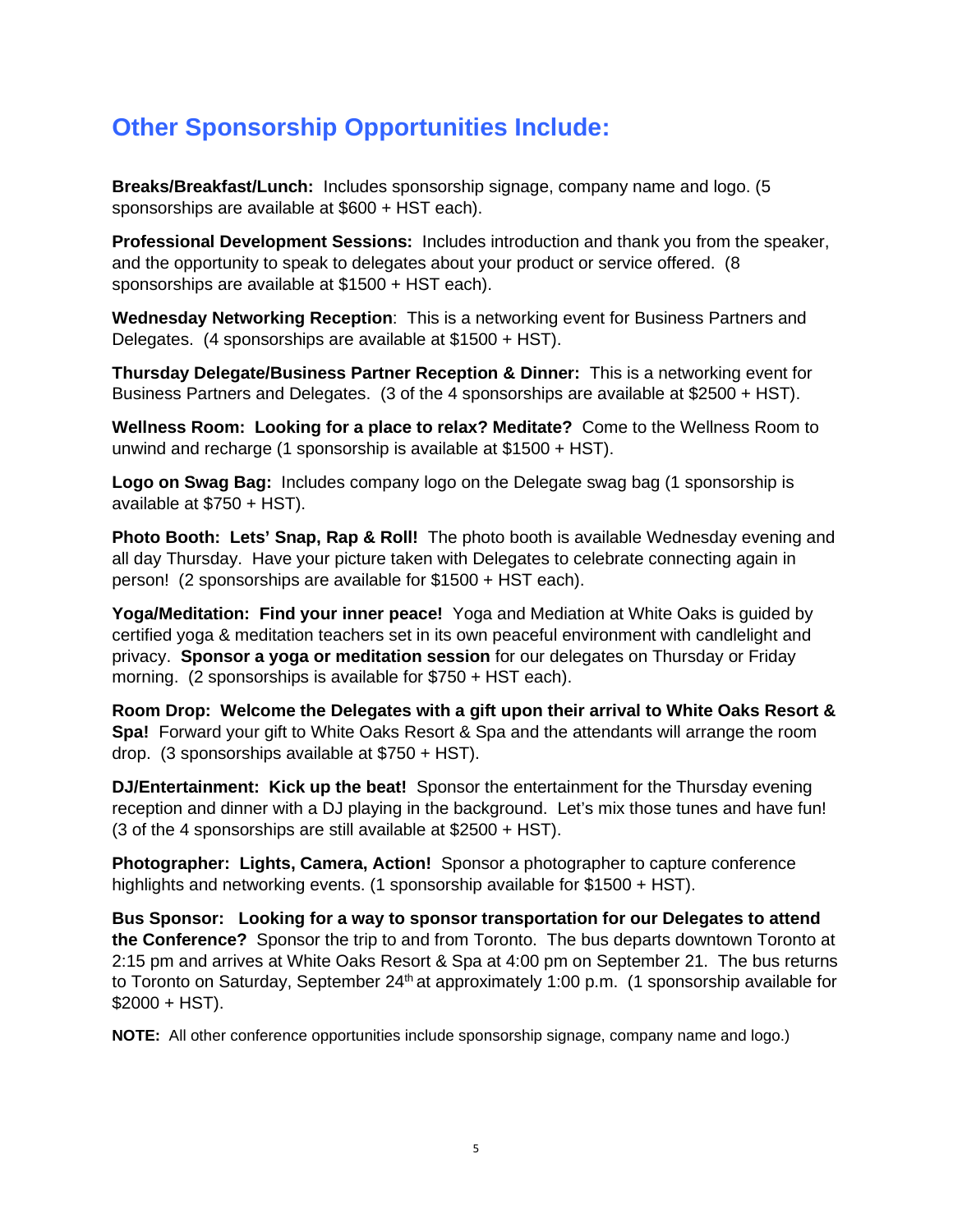## **SPONSORSHIP SUMMARY**

| <b>OPTIONS</b>                                        |                                                                                                                                         | <b>AVAILABILITY</b> | <b>COST</b> |  |
|-------------------------------------------------------|-----------------------------------------------------------------------------------------------------------------------------------------|---------------------|-------------|--|
| <b>Elite Sponsor</b>                                  |                                                                                                                                         | 0/2                 | \$12,950    |  |
| Premium Sponsor                                       |                                                                                                                                         | 8/15                | \$5,500     |  |
| Diamond Sponsor                                       |                                                                                                                                         | 18/38               | \$3,000     |  |
| <b>First Time Visitor Pass</b>                        |                                                                                                                                         | 5                   | \$975       |  |
| Breakfast/Lunch/Breaks                                |                                                                                                                                         | 4/5                 | \$600       |  |
| <b>Professional Development Sessions</b>              |                                                                                                                                         | 8                   | \$1000      |  |
| Wednesday Reception & Networking                      |                                                                                                                                         | 3/4<br>\$1,500      |             |  |
| Thursday Delegate/Business Partner Reception & Dinner |                                                                                                                                         | 2/4                 | \$2,500     |  |
| <b>Wellness Room</b>                                  |                                                                                                                                         | 1                   | \$1,500     |  |
| Logo on Delegate Swag Bag                             |                                                                                                                                         | 0/1                 | \$750       |  |
| Photo Booth                                           |                                                                                                                                         | 1<br>\$2,000        |             |  |
| Yoga / Meditation                                     |                                                                                                                                         | $\overline{2}$      | \$1,500     |  |
| Room Drop                                             |                                                                                                                                         | 2/3                 | \$750       |  |
| DJ/Entertainment                                      |                                                                                                                                         | 1                   | \$1,500     |  |
| Photographer                                          |                                                                                                                                         | 1                   | \$1,500     |  |
| Bus Sponsor (to and from Toronto)                     |                                                                                                                                         | 1                   | \$2,000     |  |
| <b>NOTES</b>                                          | The Delegate list includes contact information authorized by the delegate and is only available for<br>sponsorships totalling \$1,500+. |                     |             |  |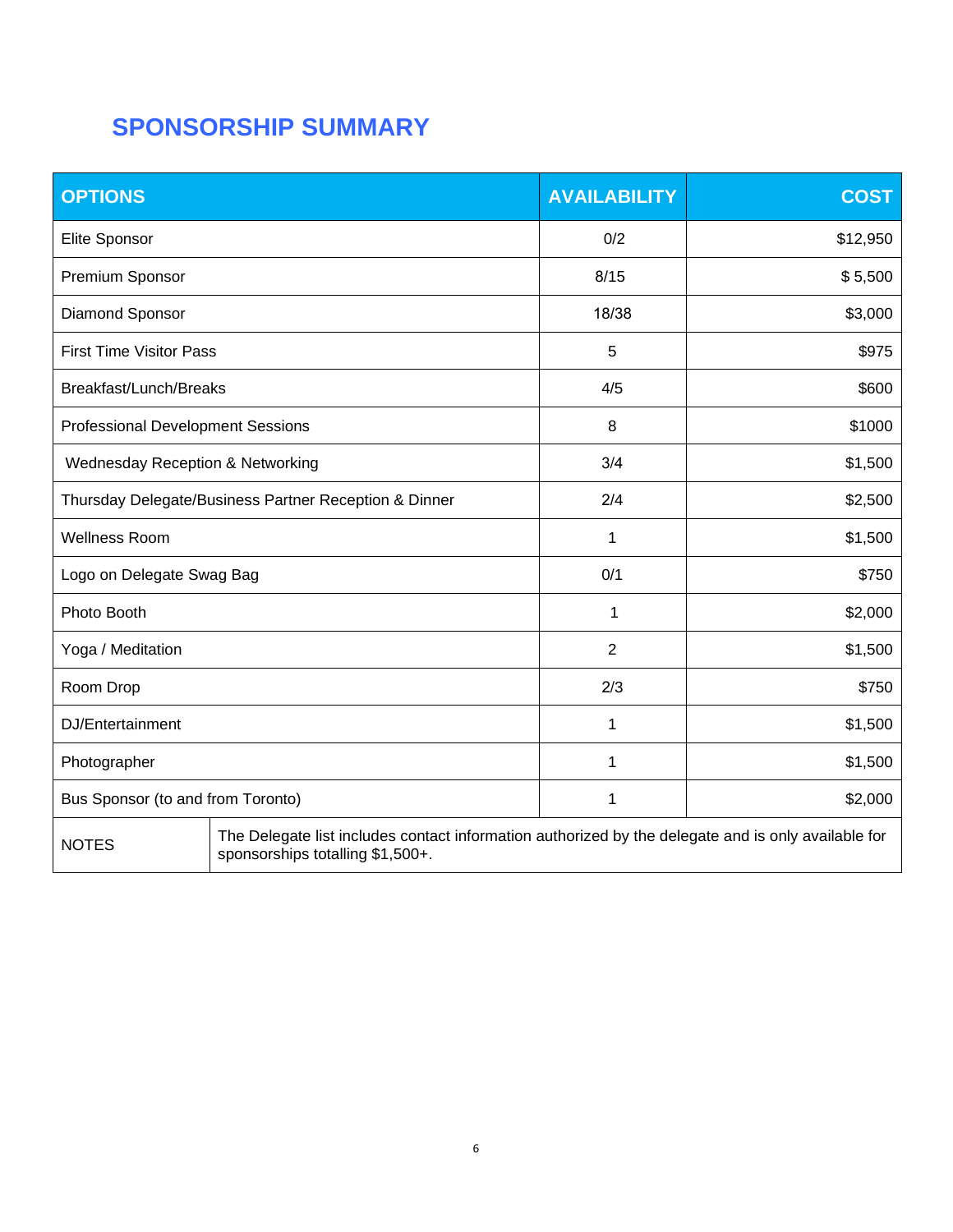These options are for companies that are unable to Sponsor or attend and would like to have a presence at the Conference. Be a Conference Contributor by making a donation below:

| <b>CONFERENCE CONTRIBUTION</b>                                                                                                                            |                                                                                               |  |           | <b>PRIZE DRAW</b> |                                                |              |  |
|-----------------------------------------------------------------------------------------------------------------------------------------------------------|-----------------------------------------------------------------------------------------------|--|-----------|-------------------|------------------------------------------------|--------------|--|
| General Gift for Trade show Prize Draw. (To be delivered to the<br>address below by Friday, September 9th, 2022. Please provide the name of<br>the gift.) |                                                                                               |  |           |                   |                                                |              |  |
| NOTE:                                                                                                                                                     | <b>TLOMA</b><br>7068 Cadiz Crescent,<br>Mississauga, ON L5N 1Y4.<br>Attention: Karen Gerhardt |  |           |                   |                                                |              |  |
|                                                                                                                                                           |                                                                                               |  |           |                   | <b>2022 Business Partner Registration Form</b> |              |  |
| <b>CONTACT INFORMATION</b><br>Company Name [name as shown will be used                                                                                    |                                                                                               |  |           |                   |                                                |              |  |
| on all virtual materials]:                                                                                                                                |                                                                                               |  |           |                   |                                                |              |  |
| Authorized Representative:                                                                                                                                |                                                                                               |  |           |                   |                                                |              |  |
| Title:                                                                                                                                                    |                                                                                               |  |           |                   |                                                |              |  |
| Address:                                                                                                                                                  |                                                                                               |  |           |                   |                                                |              |  |
| City:                                                                                                                                                     |                                                                                               |  | Province: |                   |                                                | Postal Code: |  |
| Tel:                                                                                                                                                      |                                                                                               |  | E-mail:   |                   |                                                |              |  |
| Contact for Trade Show correspondence: [if<br>different than above]                                                                                       |                                                                                               |  |           |                   |                                                |              |  |
| Tel:                                                                                                                                                      |                                                                                               |  | E-mail:   |                   |                                                |              |  |
| Company Website:                                                                                                                                          |                                                                                               |  |           |                   |                                                |              |  |
| <b>Company Twitter Link:</b>                                                                                                                              |                                                                                               |  |           |                   |                                                |              |  |
| Company LinkedIn link:                                                                                                                                    |                                                                                               |  |           |                   |                                                |              |  |
| Company Facebook link:                                                                                                                                    |                                                                                               |  |           |                   |                                                |              |  |
| Company Instagram link                                                                                                                                    |                                                                                               |  |           |                   |                                                |              |  |
| Company description:<br>[50 words or less]                                                                                                                |                                                                                               |  |           |                   |                                                |              |  |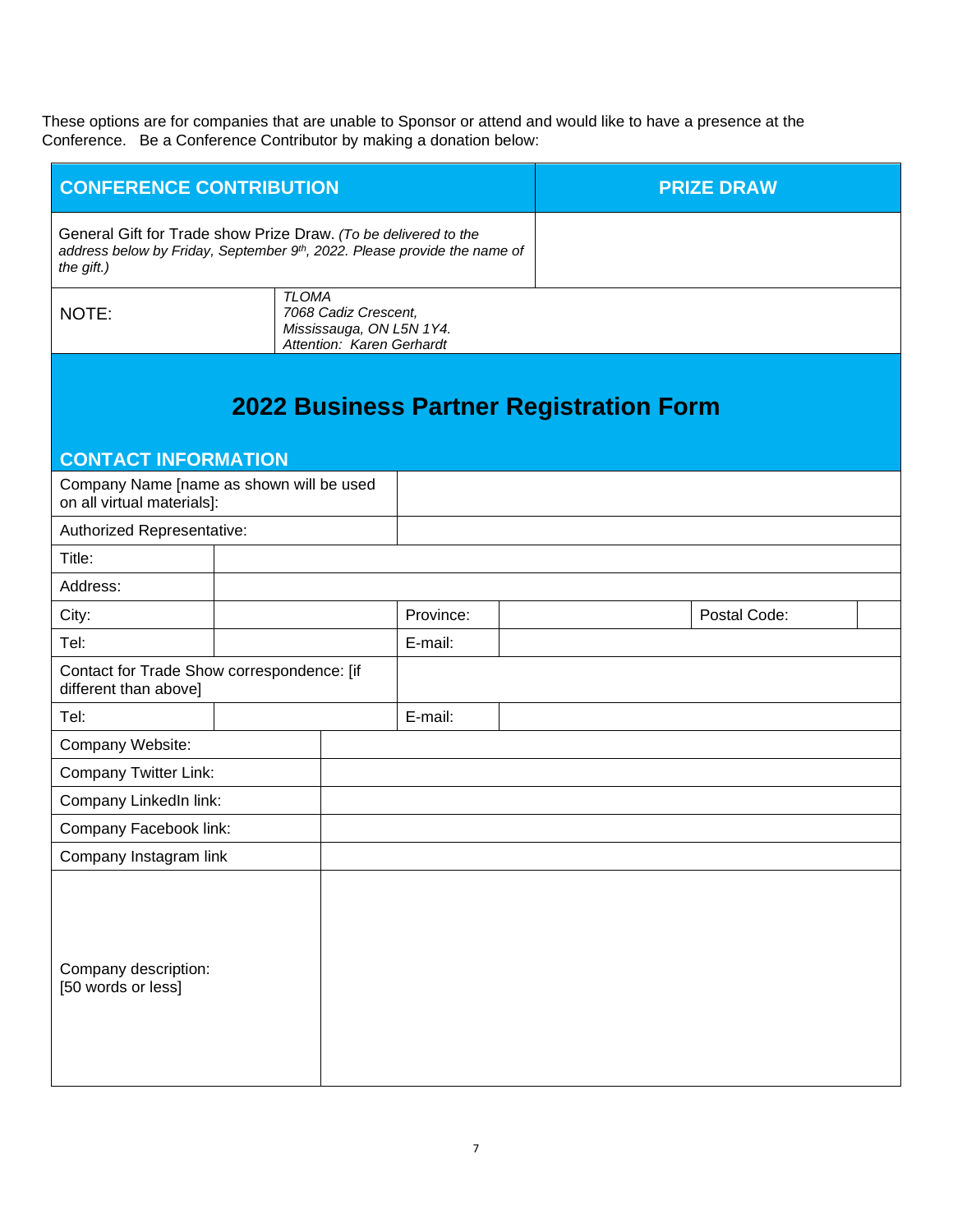| <b>SPONSORSHIP</b>                                                                                        | <b>COST</b> | <b>HST @ 13%</b> | <b>AMOUNT</b> |
|-----------------------------------------------------------------------------------------------------------|-------------|------------------|---------------|
| Elite Sponsor                                                                                             | \$12,950.00 | \$1,683.50       |               |
| Premium Sponsor                                                                                           | \$5,500.00  | \$715.00         |               |
| Diamond Sponsor                                                                                           | \$3,000     | \$390.00         |               |
| <b>First Time Visitor</b>                                                                                 | \$975       | \$126.95         |               |
| Breakfast/Breaks/Lunch                                                                                    | \$600.00    | \$78.00          |               |
| <b>Professional Development Sessions</b>                                                                  | \$1500.00   | \$195.00         |               |
| <b>Wednesday Reception &amp; Networking</b>                                                               | \$1,500.00  | \$195.00         |               |
| Thursday Delegate/Business Partner Reception & Dinner                                                     | \$2,500.00  | \$325.00         |               |
| <b>Wellness Room</b>                                                                                      | \$1,500.00  | \$195.00         |               |
| Logo on Delegate Swag Bag                                                                                 | \$750.00    | \$97.50          |               |
| Photo Booth                                                                                               | \$1,500.00  | \$195.00         |               |
| Yoga / Meditation (Indicate either yoga or meditation as your choice<br>of sponsorship)                   | \$1,500.00  | \$195.00         |               |
| Room Drop                                                                                                 | \$750.00    | \$97.50          |               |
| DJ / Entertainment                                                                                        | \$1,500.00  | \$195.00         |               |
| Photographer                                                                                              | \$1,500.00  | \$195.00         |               |
| <b>Bus Sponsor</b>                                                                                        | \$2,000.00  | \$260.00         |               |
| <b>Business Partner Directory Listing - Elite and Premium</b>                                             | <b>FREE</b> | <b>FREE</b>      | <b>FREE</b>   |
| Business Partner Directory Listing - Diamond and all other<br><b>Conference Sponsors and Contributors</b> | \$200.00    | \$26.00          |               |

| <b>ADDITIONAL TRADE SHOW</b><br><b>TICKETS</b>                                                                                                                                         | <b>COST</b> | <b>QUANTITY</b> | <b>SUBTOTAL</b> | <b>HST</b> | <b>TOTAL</b> |
|----------------------------------------------------------------------------------------------------------------------------------------------------------------------------------------|-------------|-----------------|-----------------|------------|--------------|
| <b>Additional Trade Show Attendees</b><br>(Limit of two additional tickets)                                                                                                            | \$150.00    |                 |                 |            |              |
| Additional Thursday Delegate /<br><b>Business Partner Networking</b><br>Reception/ Dinner and Entertainment<br>tickets. (Limit of two additional tickets<br>subject to venue capacity) | \$200.00    |                 |                 |            |              |
| <b>TOTAL TO BE CHARGED</b>                                                                                                                                                             |             |                 |                 |            |              |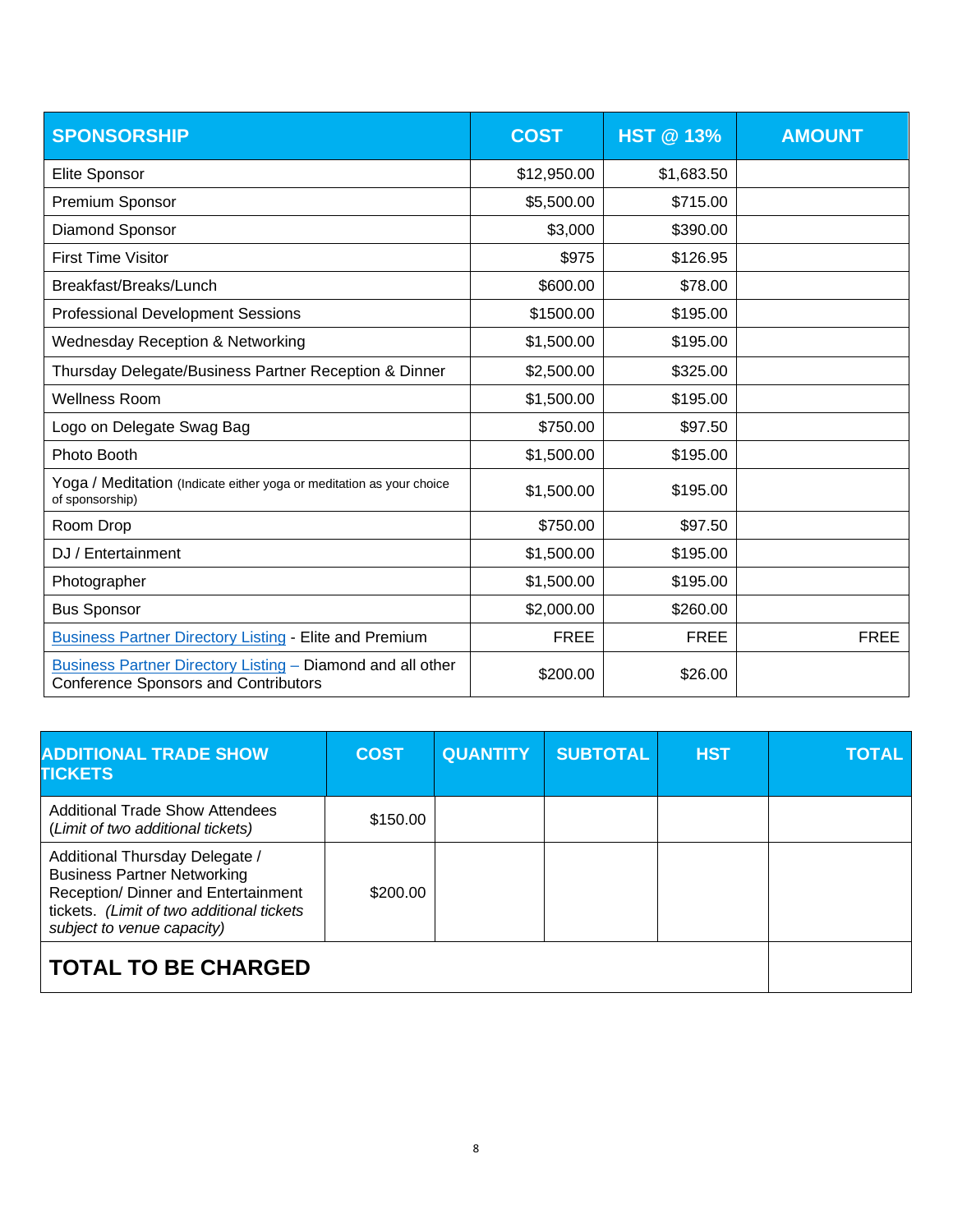| <b>METHOD OF PAYMENT</b>                                                                                                                                                                                                                                                                                                                                                       |  |                                                                                                                                            |                                    |  |             |                                                      |  |  |
|--------------------------------------------------------------------------------------------------------------------------------------------------------------------------------------------------------------------------------------------------------------------------------------------------------------------------------------------------------------------------------|--|--------------------------------------------------------------------------------------------------------------------------------------------|------------------------------------|--|-------------|------------------------------------------------------|--|--|
| <b>VISA</b>                                                                                                                                                                                                                                                                                                                                                                    |  | <b>MASTERCARD</b>                                                                                                                          |                                    |  | <b>AMEX</b> |                                                      |  |  |
| <b>E-TRANSFER TO TLOMA</b>                                                                                                                                                                                                                                                                                                                                                     |  |                                                                                                                                            |                                    |  |             |                                                      |  |  |
| Bank Name: TD Canada Trust<br>Bank Code: 004<br><b>Transit: 19922</b><br>Account no.: 0620-5227598<br><b>Click here for TLOMA VOID Cheque</b><br>[E-transfer one - 25% non-refundable deposit due upon registration]<br>[E-transfer two - no later than Wednesday, July 15 <sup>th</sup> , 2022, covering the remaining balance]. Please forward your E-<br>transfer to TLOMA. |  |                                                                                                                                            |                                    |  |             |                                                      |  |  |
| I hereby authorize TLOMA to use the credit card below to pay the 25% non-refundable deposit upon receipt of this<br>registration form as well as the 75% balance due by Friday, July 15th, 2022.                                                                                                                                                                               |  |                                                                                                                                            |                                    |  |             |                                                      |  |  |
| <b>CARD</b><br><b>NUMBER:</b>                                                                                                                                                                                                                                                                                                                                                  |  |                                                                                                                                            | <b>EXPIRY</b><br>DATE:             |  |             | <b>VERIFICATION CODE:</b><br>[3 digit # on the back] |  |  |
| <b>NAME ON</b><br><b>CARD:</b>                                                                                                                                                                                                                                                                                                                                                 |  |                                                                                                                                            | <b>SIGNATURE:</b>                  |  |             |                                                      |  |  |
| <b>CANCELLATION OF SPONSORSHIP</b>                                                                                                                                                                                                                                                                                                                                             |  |                                                                                                                                            | <b>CONFIRMATION OF SPONSORSHIP</b> |  |             |                                                      |  |  |
| Will result in a refund of monies paid less the 25%<br>deposit. No refunds will be made for cancellations<br>received after Friday, July 15, 2022.                                                                                                                                                                                                                             |  | This registration form will not be processed without the 25% non-<br>refundable deposit. Remaining balance due Friday, July 15th,<br>2022. |                                    |  |             |                                                      |  |  |
| <b>TLOMA HST #861523074</b>                                                                                                                                                                                                                                                                                                                                                    |  |                                                                                                                                            |                                    |  |             |                                                      |  |  |
| Please return this completed registration form to TLOMA by Email to:                                                                                                                                                                                                                                                                                                           |  |                                                                                                                                            |                                    |  |             |                                                      |  |  |
| <b>Karen Gerhardt</b>                                                                                                                                                                                                                                                                                                                                                          |  |                                                                                                                                            |                                    |  |             |                                                      |  |  |